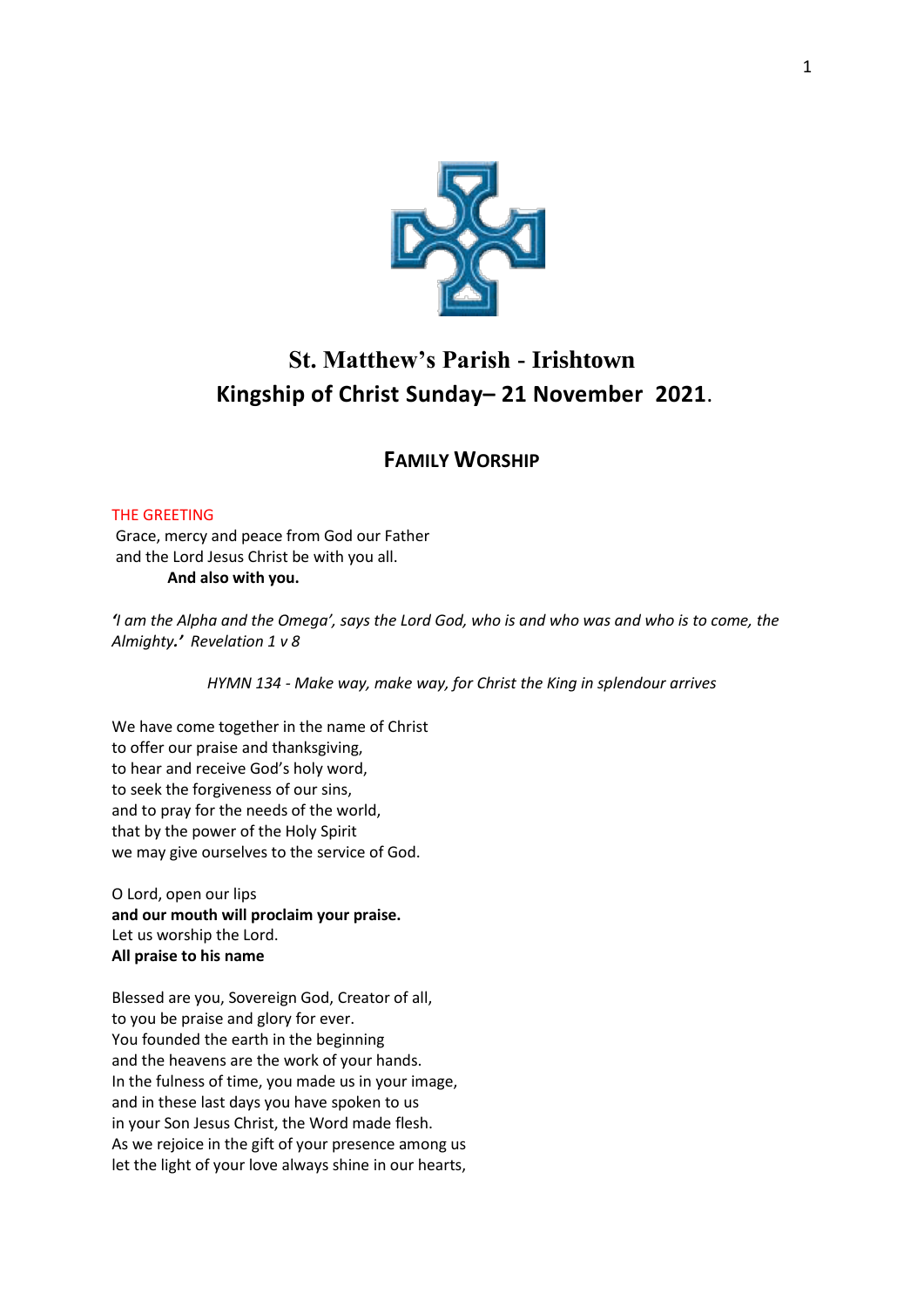your Spirit ever renew our lives and your praises ever be on our lips. Blessed be God, Father, Son and Holy Spirit. **Blessed be God for ever**.

### **PENITENCE**

As we recall our disobedience of God's commandments and our failure to do his will, let us confess our sins to God our Father.

O God, our loving Father in heaven, we confess that we have sinned against you. We have broken your commandments, we have often been selfish and we have not loved you or others as we should. For these and all our sins, forgive us we pray, through Jesus Christ our Lord. Amen

#### ABSOLUTION

May the Father of all mercies cleanse you from your sins, and restore you in his image to the praise and glory of his name, through Jesus Christ our Lord. **Amen.**

#### In preparation for Receiving the Word

Your word is a lantern to my feet **and a light upon our path.** Psalm 119 v105 Let us then receive the word of the Lord: **so may the light of your presence shine into our hearts**.

Proclaiming and Receiving the Word The First Reading: Daniel 7: 9-10 & 13-14

*HYMN 231- My song is love unknown*

The Gospel Reading: John 18: 33-37

## THE ADDRESS

#### AFFIRMATION OF FAITH

Do you believe and trust in God the Father who made the world? **I believe and trust in him.** Do you believe and trust in Jesus Christ who redeemed us? **I believe and trust in him.**

Do you believe and trust in the Holy Spirit? **I believe and trust in him.**

This is the faith of the church **This is our faith We believe in one God, Father, Son and Holy Spirit .**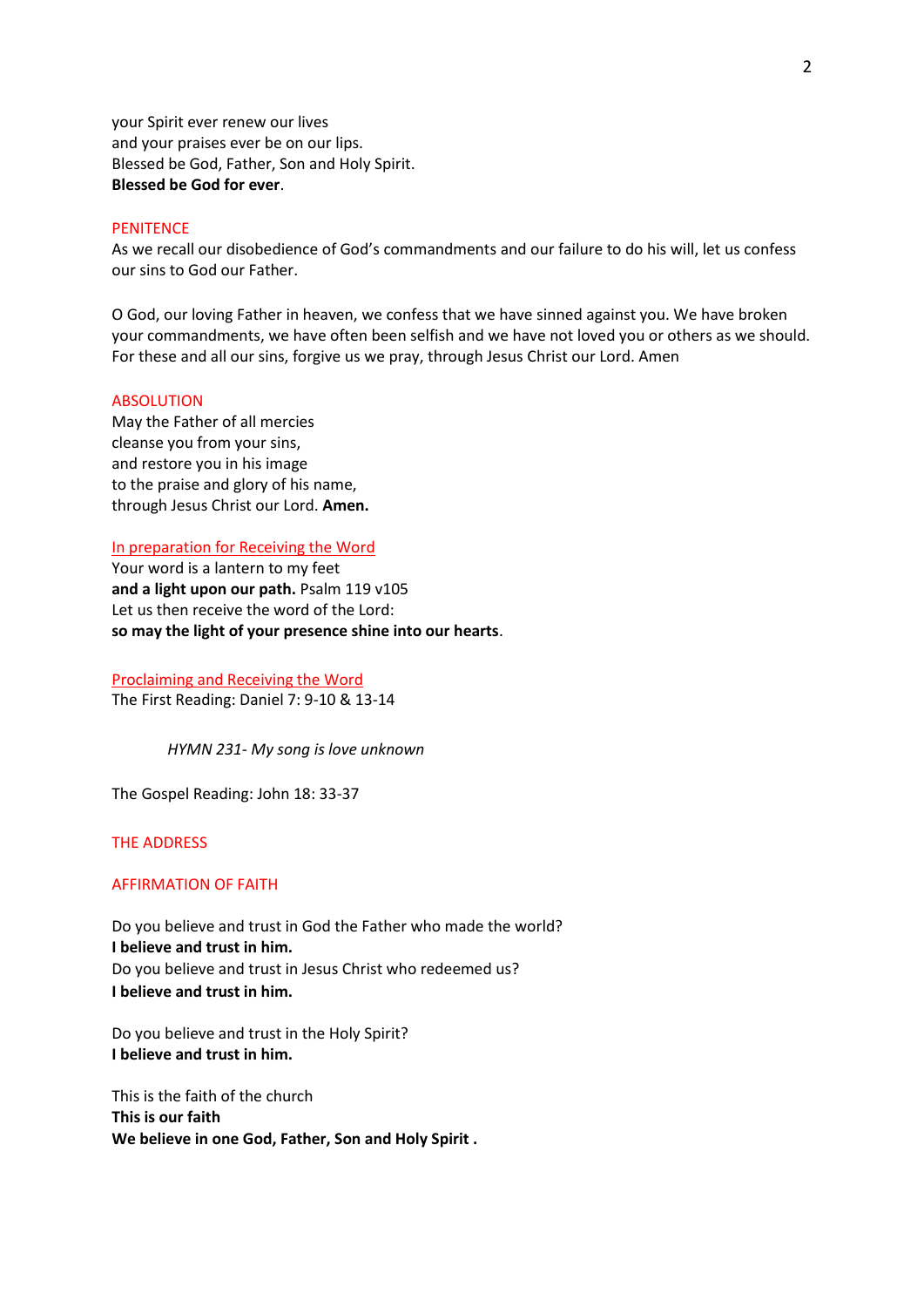#### THE PRAYERS OF THE PEOPLE

Almighty and everliving God, we ask you to hear the prayers we offer in faith……

#### THE COLLECT OF THE DAY

Everlasting God, whose will is to restore all things in your well-beloved Son, our Lord and King: grant that the people of earth, now divided and enslaved by sin, may be freed and brought together under his gentle and loving rule; who lives and reigns with you in the unity of the Holy Spirit, one God, for ever and ever. **Amen**

#### A THANK OFFERING to GOD

**O God, whose love we cannot measure, or whose blessings we cannot number. We bless and praise you for all your goodness, who in our weakness are our strength, who in our darkness are our light, who in our sorrows are our comfort and peace, and who from everlasting to everlasting are our God, Father, Son, and Holy Spirit, world without end. We thank you. Amen.**

#### THE LORD'S PRAYER

Gathering our prayers and praises into one, we pray:

**Our Father who art in heaven……**

#### *HYMN 373 - To God be the glory great things he has done*

*Going out as God's People* A THANKSGIVING Let us give thanks to God, Father, Son and Holy Spirit:

For the love of our Father, the maker of all, the giver of all good things, let us bless the Lord. **Thanks be to God**.

For Jesus Christ our Saviour, who lived and worked among us, let us bless the Lord. **Thanks be to God**.

For his suffering and death on the cross and his resurrection to new life, let us bless the Lord. **Thanks be to God**.